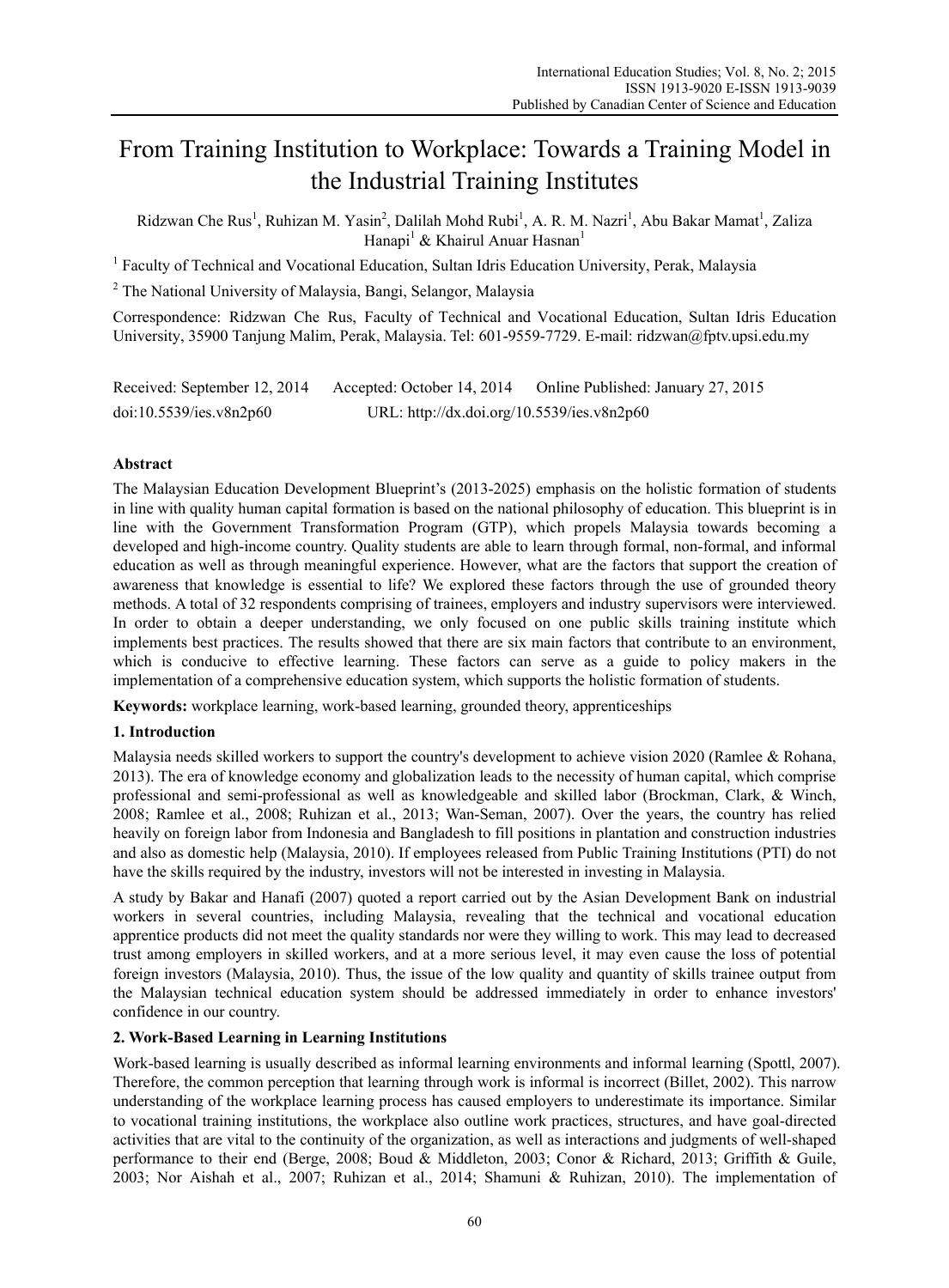work-based learning should have a clear structure for the relationship between training institutions and workplaces.

Structuring activities at learning institutions should have a work-related dimension to sustainability practices and directed learning, which also involve quality and pedagogy (Bryson et al., 2006; Billet, 2002). On the other hand, learning is suggested to be the interdependence between individuals and social practice (Berge, 2008; Guile & Young, 1998). It is suggested that the consideration of learning, workplace learning and pedagogical development work are necessary to establish the concept of precision in practice in communities of practice (Wenger, 2000). Thus curriculum developed in training institutions should have in common with the skills required by industry. The knowledge gap between graduates and industry needs to be addressed by industry players and educational institutions so that graduates can meet the needs of all industries (Bernama, 2013). The work environment has become a major source of learning, especially for lifelong learning (Brockmann, Clarke, & Winch, 2010; Bryson et al., 2006; Nor Aishah et al., 2007; Spottl, 2007). Therefore, the actual working environment must be provided at the training institution.

Training institutions and programs of work-based learning cannot be separated because they need each other (JPP, 2009; Mohamad & Norhayati, 2011; Nor Aishah et al., 2007; Shamuni & Ruhizan, 2010). Skills required by the industry are to be the benchmark of success for training systems (Spootl, 2000) asthe primary goal of skills training centers is to meet the demands of the industry. Thus, knowledge of work-based learning is imperative because the success of work -based learning depends on the effectiveness and strength of both sides (JPP, 2009; Mohamad & Norhayati, 2011; Pot, 2011; Rashidi, 2013; Ruhizan et al., 2007; Shamuni & Ruhizan, 2010). Good cooperation between both sides will contribute to the formation of students according to the quality required by the industry.

There is an assumption that, on their first time working in the real world, students are able to perform their working duties well. There are various forms of knowledge transfer that occurs between work and training institutions. Sometimes, new knowledge is learned by going through the instructions, and sometimes through observation and imitation of behavior (Guile & Young, 1998; Moore, 1999; Taylor & Matt, 2007). Participation in the working environment and workplace practices should be emphasized as a basis for learning concepts. These practices consist of various activities and interactions, which test the students' capability to work and determine how individuals choose to participate in activities at work and interact with others (Billet, 2004).

In analyzing what happens when trainees are involved in workplace learning, we need to avoid the perception that students learn easily simply because they are following commands from the instructor (Beaufort, 2000). The fact that trainees spend time in an environment rich in information and knowledge does not necessarily indicate that they acquire that knowledge. What is important is the nature of the trainee participation in activities at work (Moore, 1999). Failure to deal with stress in training institutions will limit the knowledge gained. Similarly, trainees faced with the need to create a balance in the workplace, which limits their learning processes (Fuller  $\&$ Unwin, 2003; Taylor & Matt, 2007).

One of the main imperatives for considering the relations among work, subjectivity and learning has arisen from discourses about the changing nature of work (Fenwick & Sommerville, 2006). Changes the nature of work must always be followed by an trainees whether formal or informal work. A good place to start considerations of subjectivities is the commonly held assumption that there is something being constructed by the trainees (Mansfield, 2000). Successful training institutions have to create a culture of learning outside of the main learning processes and effective learning through community of practices. Work communities are powerful sites of identity, practices, and knowledge systems in which individual workers' desires for recognition, competence, participation, and meaning are imbricated (Fenwick & Somerville, 2006). A key point of distinction is, however, the degree to which the personal or social, or some combination of both, play in the construction of individuals' subjectivity, including how relations of power contribute to this construction (Billet, 2006).

Roziah, Nor Sham, and Zarina (2010) in research on work-based learning (WBL) found that both educational institutions and industry agree that the teaching and learning with the WBL approach is an innovation in learning methods. Studies have shown that the method is able to provide a platform for knowledge, expertise, and experience-sharing between educational institutions and industry in order to improve the effectiveness of teaching and learning. In addition, this method is also able to increase graduates' generic skills such as the ability to adapt, learn quickly, work as a team, as well as enhance communication skills, punctuality, responsibility, integrity, confidence and leadership skills.

Studies done by Raelin (2011) related to work-based learning policies in the U.S. found that there is a loose correlation between actual work experiences in the industry with the structure of the curriculum offered at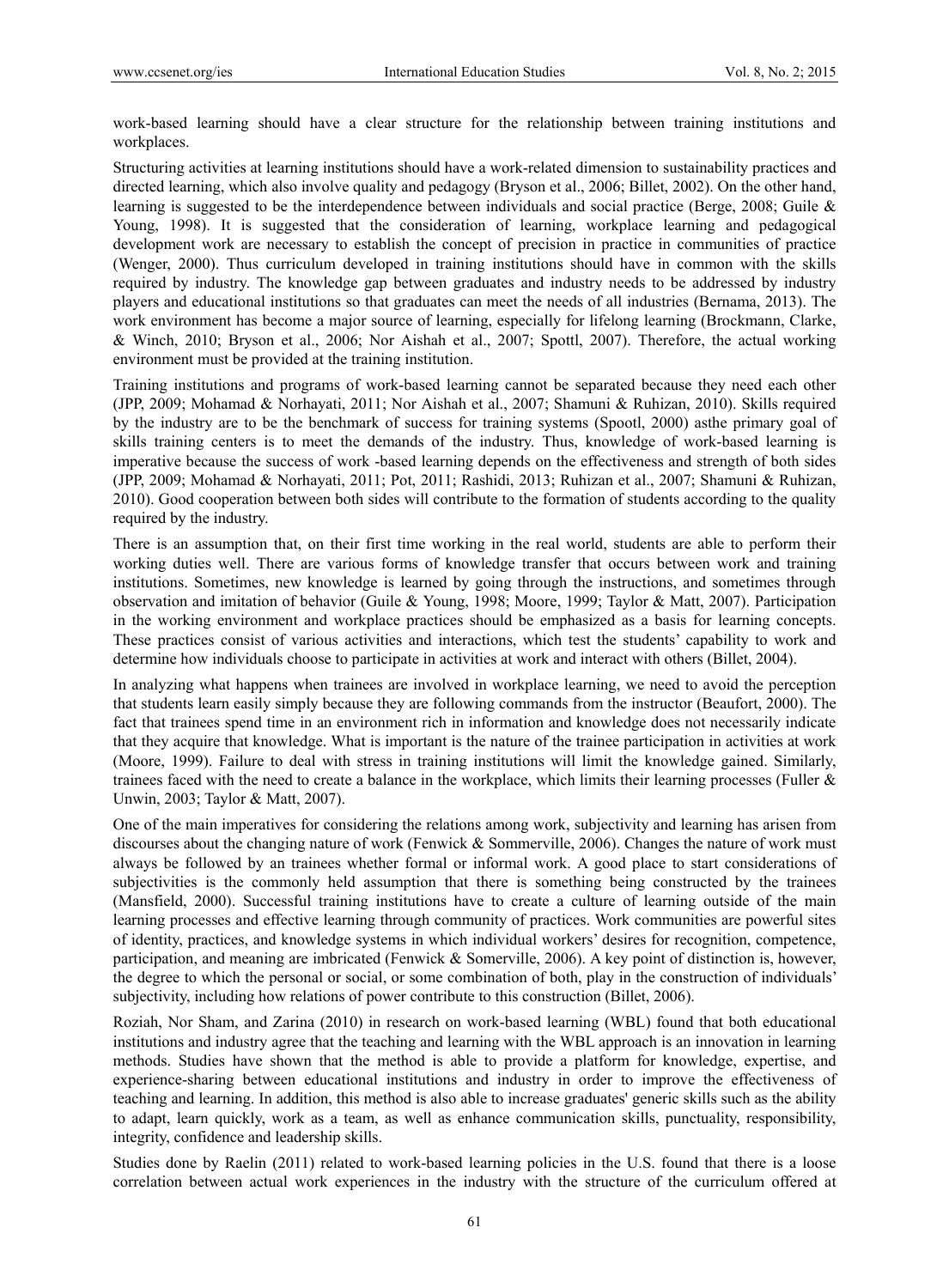universities. However, he suggested that students be given the opportunity to do real work formed by the university to support and integrate the curriculum with the real work of universities in the industry.

Trainees and instructors are two essential sides in the modern apprenticeship system. The readiness of trainees to receive the learning system will guarantee the success of the training set. Nor Hayati (2005) in her study of the development of a well-balanced student through national science education suggests Islam as a basis for curriculum planning and design of science education: the balanced presence of science educators, the presence of students who are willing to be educated, and the availability of teachers that foster a culture of science. She also discusses Islam and the nature of the development process and potential students. The readiness of students in this system refers not only to mental readiness but also physical, emotional and personality readiness. In line with the concept of k-workers, trainees should acquire the knowledge and skills appropriate to their fields. However, what form of knowledge should the trainees accept?

Moore (1999) states that knowledge refers to facts, theories, procedures, social skills, strategies, styles, worldviews, and values of the workplace. The most important use of knowledge its practice and its understanding of knowledge (Moore, 1999). In many cases, trainees have to adjust their knowledge, skills, and attitudes to perform tasks required by the industry. Contemporary workplace conditions require employees to sustain their employability throughout their working lives (Billet & Choy, 2013). There is a possibility that the trainees are asked to help their partners in implementing new activities that are not known or expected as high work pressure or production lot (Blokhuis, 2006). Therefore, we have known little of how learning happens at the workplace in terms of cognitive, social, affective, and physical factors.

#### **3. Statement of the Problem**

Various Technical and Vocational Education System (PTV) certifications such as the Malaysian Skills Certificate (SKM), the National Dual Training System (SLDN), and National Modular Certificate (CIS) are conducted in Malaysia. Implementation of the above certification programs are based on a training system that involves learning at the workplace and in Public Skills Training Institute (ILKA). The goal of this system is to create high-skilled workers, which are an important asset to the formation of a higher-income nation. Therefore, it is important to increase student enrollment in TVE and improve the overall quality of training offered (Mohd, 2011).

Human capital, knowledge, and skills are key assets to achieve the status of a high-income country. 77 per cent of the labor force has only 11 years of basic education through the Malaysian Certificate of Education or its equivalent, and only 28 per cent of the employers are in the high-skilled workers group (Malaysia, 2010). The Tenth Malaysia Plan Report (Malaysia, 2010) noted that many studies have found that competent Malaysian graduates lack the technical skills required in the industry and have weak soft skills, including professional work ethics, communication skills, teamwork, decision making, and leadership. Therefore, a solution to this problem should be implemented at the training institutions as well as the workplace so that students become knowledgeable and skilled workers. Current conceptual and procedural understandings of learning in the workplace, informed by fields of cognitive science, and learning and development are limited because learning in the workplace is multimodal and complex, considering the socio-cultural nature and boundaries that influence learning in multiple ways (Billet & Choy, 2013). However, the question of how highly skilled knowledge workers are formed still remains.

#### **4. Research Question**

According to Glaser (2004), researchers should explore the relationship patterns of behavior that occur within the scope of the research. Two key questions should be asked of any relevant or important aspects that happen and how respondents continued to resolve and manage the matter. The research conducted will try to answer the following research questions: firstly, what are the main concerns of ILPKL students to gain skills? Secondly, how do students in Kuala Lumpur Industrial Training Institute (ILPKL) continuously strive to obtain and maintain their skills for future career needs?

#### **5. Method**

#### *5.1 Participants*

Respondents were selected based on theoretical sampling in which we believe that those elected can contribute to the substantive area of the study. Selected sampling method uses the snowball method and is convenient. Respondents selected among the group of students started were excellent and able to provide information on research topics. Studies were conducted to achieve theoretical saturation when the number of respondents reached 32 participants comprising administrators, teachers, employers and industry supervisors as well as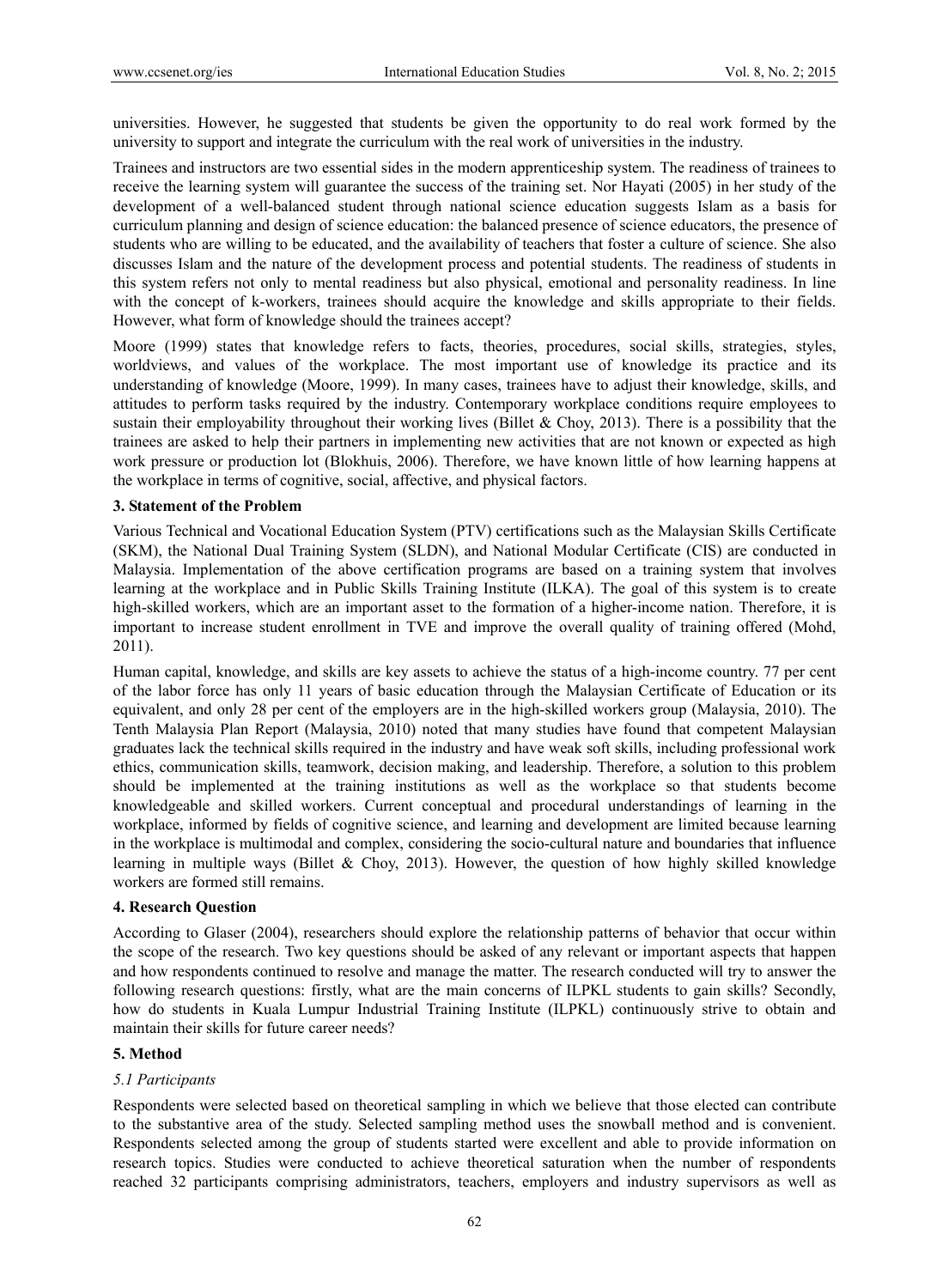trainees. Specifically 15 of the respondents were trainees, two administrators, 10 instructors, and five industry employers/supervisors were interviewed. Respondents were selected from various areas of study offered at selected locations. A variety of individual perspectives was sought in various areas in order to see the diversity that exists. Explorations of different depths will give better meaning to the main concern studied and how it is resolved in different contexts.

#### *5.2 Data Collection*

To achieve the objectives and answer the research questions set, we used three main methods of data collection i.e. interviews, observations, and document analysis. Interview sessions were conducted using a set of open interview questions, which we developed as a guide for initial questions before going to the general question of existence based on the responses. Interview sessions were conducted at various locations in accordance with the requirements of the respondents and typically took between 60-90 minutes depending on the time available to respondents. As a customary practice, respondents provided a letter of consent so that they can be interviewed and they are read their rights before the interview begins.

In addition to the interview memos, notes of observations were also recorded for the researcher to reflect on the perceived situation and the concepts developed during the observation. Written memos exist in a variety of shapes and sizes, including memos during the formation of concepts. Document analysis was conducted on appropriate documents as it helps researchers gain more in-depth information about the basic social processes studied.

#### *5.3 Data Analysis*

Grounded theory methods were used during the process of data analysis. We started with writing memos after each interview was conducted, and after a while, patterns emerged and the memos could be categorized according to indicators, incidents, concepts, and categories. According to Glaser (1998), writing memos is a core process in grounded theory study. Ideas emerge during the coding process, data collection, and analysis as well as relationship codes that exist in theory during the process of writing the memo. Codes and categories that were formed according to our own synthesis based on emerging patterns. This is different from the common qualitative method based on the analysis of themes that have been formed earlier.

The data was then analyzed using substantive coding involving open coding and selective coding (Glaser, 2004). The constant comparative method was run simultaneously in which we compared incident to incident, incident to concept, and concept to concept (Glaser & Strauss, 1967). Each concept that emerged was compared to other concepts. All of these processes were compared with each other to see the emergence of concepts that eventually formed the core categories of the study.

## **6. Results**

The results showed that a total of six main themes were acquired in the coding chosen through writing memos. The process subsequently sorted these themes. It supports the process of skill development in the training institution. The process is exactly the same place as training institutions before they work in industries.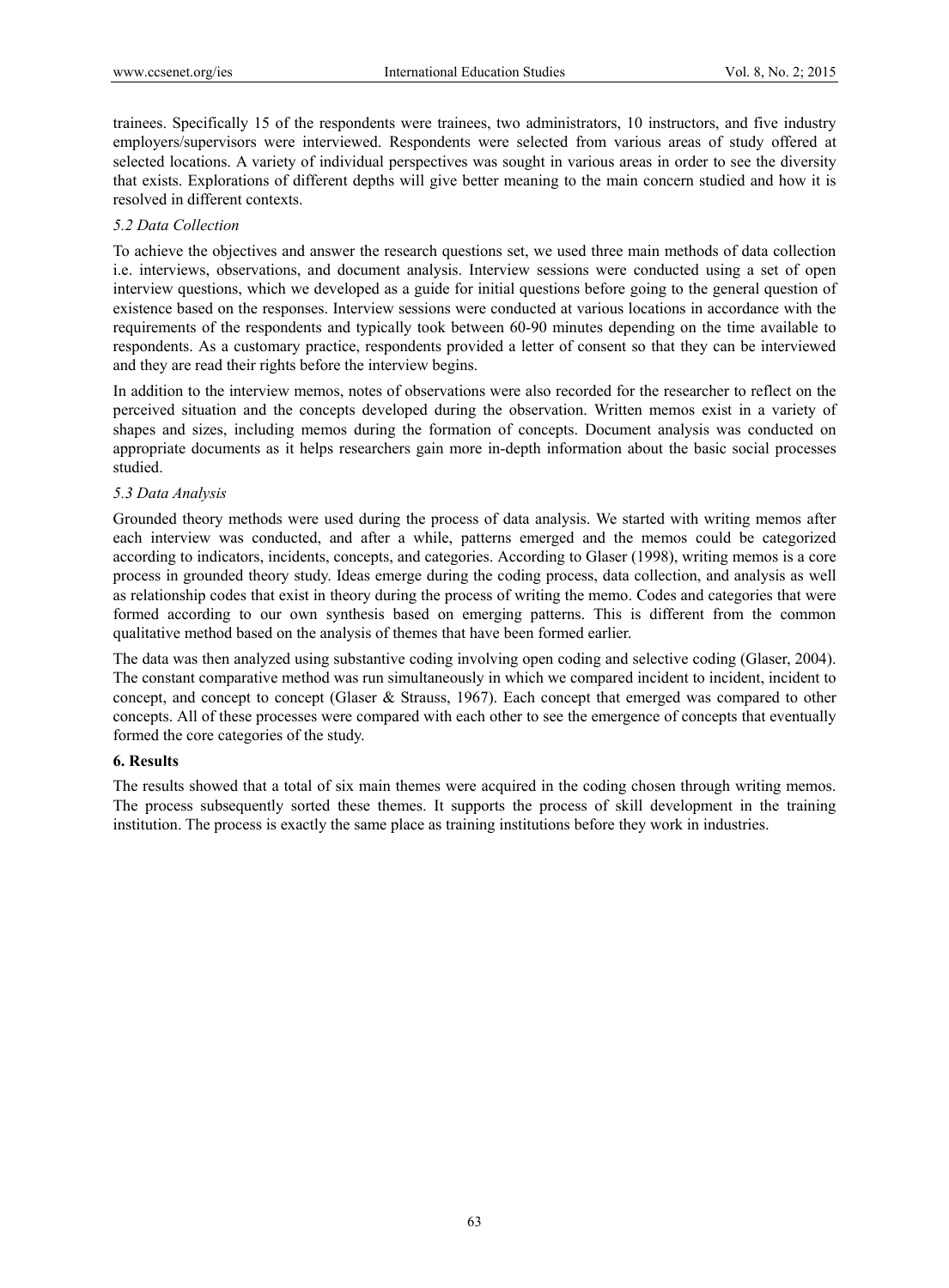

Figure 1. A proposed model of work-based learning at training institution

Learning and training process, whether formal, informal, or non-formal, happens only when an trainees and employee has the willingness to learn. This will come from a passion for learning and motivation to learn. Willingness to learn should be supported by a system of training in the workplace, which is based on an existing hierarchy, work needs and technological change. This demands that workers train, enhance their own skills or learn to improve their skills. This process happens in a wide context of cultivating learning such as learning through experience and learning through supervisors as learning is cultivated around the work environment.

This process is supported by the training delivery methods. As mentioned earlier, even though it looks informal or non-formal, it still has its own method of delivery. This delivery method must also be supported by workplace learning facilities such as machine, learning spaces and expertise. This expertise is typically shared by a senior training supervisors or experienced workers. This requires a symbiotic relationship between the trainee, senior workers, industrial supervisors, and employers. The complete results of the coding process through a memo and also open; axial and selective coding is as below.

#### *6.1 Trainee Characteristics*

Trainee characteristics contribute to the formation of high employability skills. It found as a major influences contributing to the formation of high skill. According to respondent trainee 1, "*I'm really interested in the field I am in now. That's why I managed to be among the outstanding trainees here*". Interview data show the characteristics of primary importance trainer is as follows in Table 1:

|  |  | Table 1. Trainee characteristics construct |  |
|--|--|--------------------------------------------|--|
|--|--|--------------------------------------------|--|

| Construct               | Description            |
|-------------------------|------------------------|
| Trainee Characteristics | Interest               |
|                         | Discipline             |
|                         | Motivation             |
|                         | Dare to Change         |
|                         | <b>Clearest Vision</b> |
|                         | Right Intention        |
|                         |                        |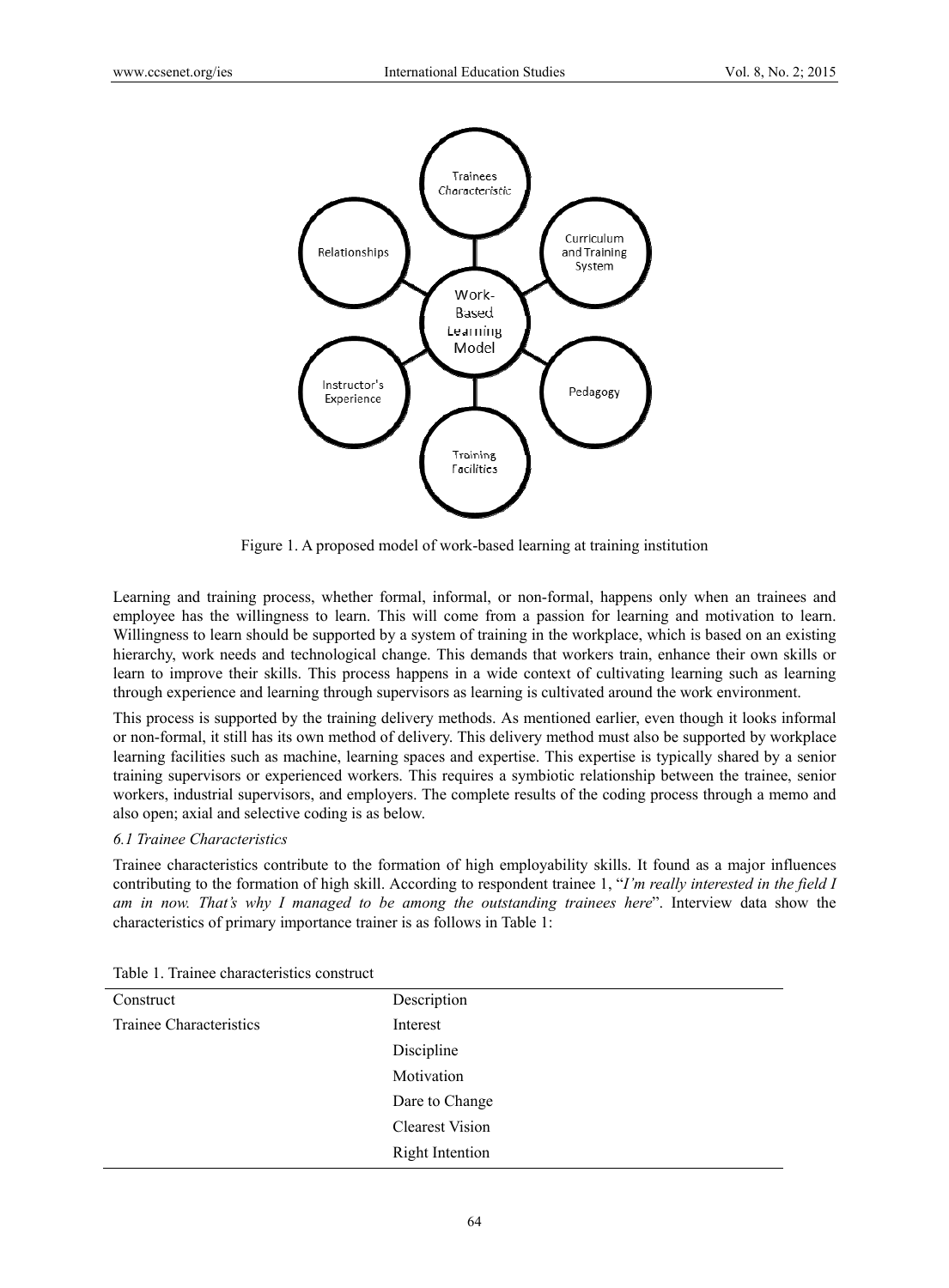Trainers opt to choose ILPKL because they have interest. This interest is formed by a number of factors such as family influence, the influence of friends, teachers and the influence of it easy to get a job. However, there are also trainees who were forced by their parents to enter the training institutions for not successfully pursue their studies to college. This situation has caused some trainees who failed to follow the learning process very well. Trainees who are interested will be working hard to get as much knowledge. This makes the trainee motivation and a clear vision and mission are why the trainers in training institutions ILPKL. Trainee 1 said;

*"I'm really interested in this field I choose. This made me work hard and try to change as much as possible to get the skills"* 

Statement from trainee 1 supported by some other statement also noted that the trainees who are interested usually have a high level of discipline as they clear with what they want during the training process. Trainers opt to choose ILPKL because they have interest. This interest is formed by a number of factors such as family influence, the influence of friends, teachers and the influence of it easy to get a job. However, there are also trainees who were forced by their parents to enter the training institutions for not successfully pursue their studies to college. This situation has caused some trainees who failed to follow the learning process very well. Trainees who are interested will be working hard to get as much knowledge. This makes the trainee motivation and a clear vision and mission are why the trainers in training institutions ILPKL. Trainee 1 said;

*"I'm really interested in this field I choose. This made me work hard and try to change as much as possible to get the skills"* 

Statement from trainee 1 supported by some other statement also noted that the trainees who are interested usually have a high level of discipline as they clear with what they want during the training process.

## *6.2 Curriculums and Training System*

A training system is used to give a clearer picture of the quality of trainees produced from training institutions. The results showed that the system of curriculum-based training and industry facilitation help trainees to enter the working world. According to trainee 8, "*When I went for industrial training, I found that the work environment is similar to training in the ILP system. This makes it easier for me to adapt to the working environment*". His opinion is supported by trainee 7, "*I am grateful for the training I get in the ILP as it helped me to be a good employee*" Good lecturers and facilities helped me to succeed".

Each trainee characteristics obtained by the coding process needs to be supported by curriculum and quality training system. The results showed (Table 2) that there are several sub-constructs of the constructs that make up the curriculum and training system:

| Construct                      | Description               |
|--------------------------------|---------------------------|
|                                |                           |
| Curriculum and Training System | Modular                   |
|                                | Hands-on                  |
|                                | Industry based curricular |
|                                | On-the Job Training       |

|  |  | Table 2. Curriculum and training system construct |
|--|--|---------------------------------------------------|
|  |  |                                                   |

The results showed that the modular-based training system used to train the trainees in a particular program. It has a number of modules that have to be followed to meet the requirements to obtain the certificate of proficiency level 1, level 2 and level 3. The curriculum is also designed to use a hands-on to allow each individual trainee have a skills. It uses a full industries based curriculum. Thus, training institutions should have the training industry to support skills development in the context of the actual work.

## *6.3 Pedagogy*

The results showed the constructs of pedagogical concepts are very important after the curriculum and training system. Methods of teaching and learning in training institutions play an important role in ensuring effective input and output. According to trainee 5, "*Supervisors show us how to do things before we do them on our own. Subsequently, we are able to do the job by ourselves, and if there are any mistakes, the lecturer will help*". This statement is supported by trainee 4, "*I love the way a lecturer teaches. Once there is a reason, I will be able to practice in earnest* ".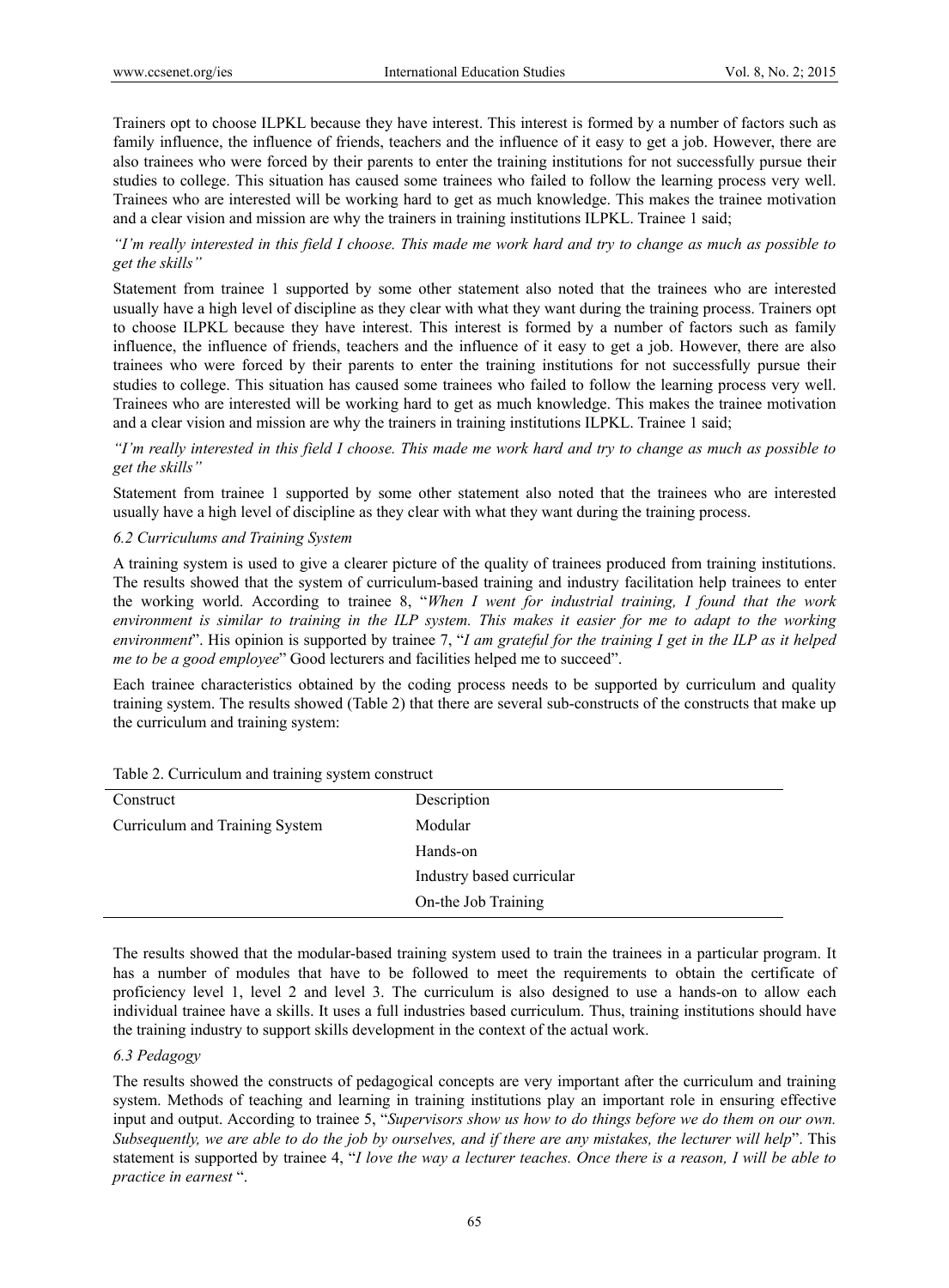Good instructor will identify the potential of each trainee. The results showed the trainees are categorized into two groups by teaching the slow learner and fast learner. Each category is developed informally by the instructor to allow focus on the trainees who are slow learner. Different teaching methods applied by instructors depending on the ability of trainees.

#### *6.4 Training Facilities*

The results showed training facilities emerged as an important construct to support the formation of highly skilled trainers. There are several key issues related to the preparation of the machine exists in training institution that is consistent with industry. Training facilities provided here are consistent with what is used in the industry. According to trainee 15, "*Training facilities that are available in the industry use the latest technology. This allows us to practice the technology and help us compete in the workplace*". Trainee 2 supports his opinion, saying, "*We are given the opportunity to try all the manufacturing tools to gain experience, but due to insufficient time, we were unable to use all of the available machines.*"

This shows that all of the above factors clearly contribute to the development of skills in the workplace. However, the trainers themselves need to have clear goals in order to obtain as much information and experience.

#### *6.5 Instructor's Experience*

Instructor's experience in a related field is an important aspect in the development of technical skills. According to trainees, during their time in the industry, their supervisors shared their experiences with them. This is important as the supervisors gave a true picture of the workplace environment relevant the industry. This will enable the trainee to equip themselves with the necessary skills to survive in the workplace. Teaching experience related industries emerge as key constructs. It is represented by several sub-constructs, namely in Table 3.

| <i>rwore of monderoro enperience conou acc</i> |                       |
|------------------------------------------------|-----------------------|
| Construct                                      | Description           |
| <b>Instructors Experience</b>                  | Industrial Experience |
|                                                | In-Service Training   |
|                                                | Accountability        |
|                                                |                       |

Table 3. Instructors experience construct

## *6.6 Relationships*

Relationships with various parties found to modeling training in training institutions. In particular relationship formed by trainees with various stakeholders to help all the concepts that formed before. A trainee's success depends on them and is assisted by various related parties in the ILP. According to trainee 5, "*Friends and supervisors helped me, as well as the work here. During practical workshops, if there is a problem, I ask my friend. If they do not know, then I will refer to my seniors*". The relationship with God was seen to have an important role because most trainees here are Muslim. Relationships with parents, the community, employers, seniors, and co-workers also play important roles.

#### **7. Discussion**

Characters or trainer characteristics play an important role in the social process of review. This is clear because the focus of this study is to observe basic social processes that occur through the study and observation of key issues that happen in the ILPKL and way the issues are resolved. This is consistent with previous studies, which show that the characteristics of trainees are an important concept in the system of apprenticeship or vocational training (Alan, 2009; Guile & Young, 1998; John & Vikki, 2004; ILO, 2001, 2003; Lang, 2010; Miller, 1985; Moore, 1999; Praat, 2003; Nielsen, 1999; Thomas & Dun, 1993; UNESCO, 2001). Contemporary workplace conditions require employees to sustain their employability throughout their working lives (Billet  $\&$  Choy, 2013).

Based on interviews conducted in the industry, trainees from ILPKL are accepted and recognized by employers. Employers see that ILPKL trainers have the basic skills that can be honed by the production process in the industry. This finding is supported by previous studies (Kilpatrick & Guenther 2003; Kammerman, Stalder, & Hattiich 2010; Nyhan, 2009), which suggest that a good training system will produce quality trainees. However, the interview results among instructors found that there is a problem because some trainees show no interest.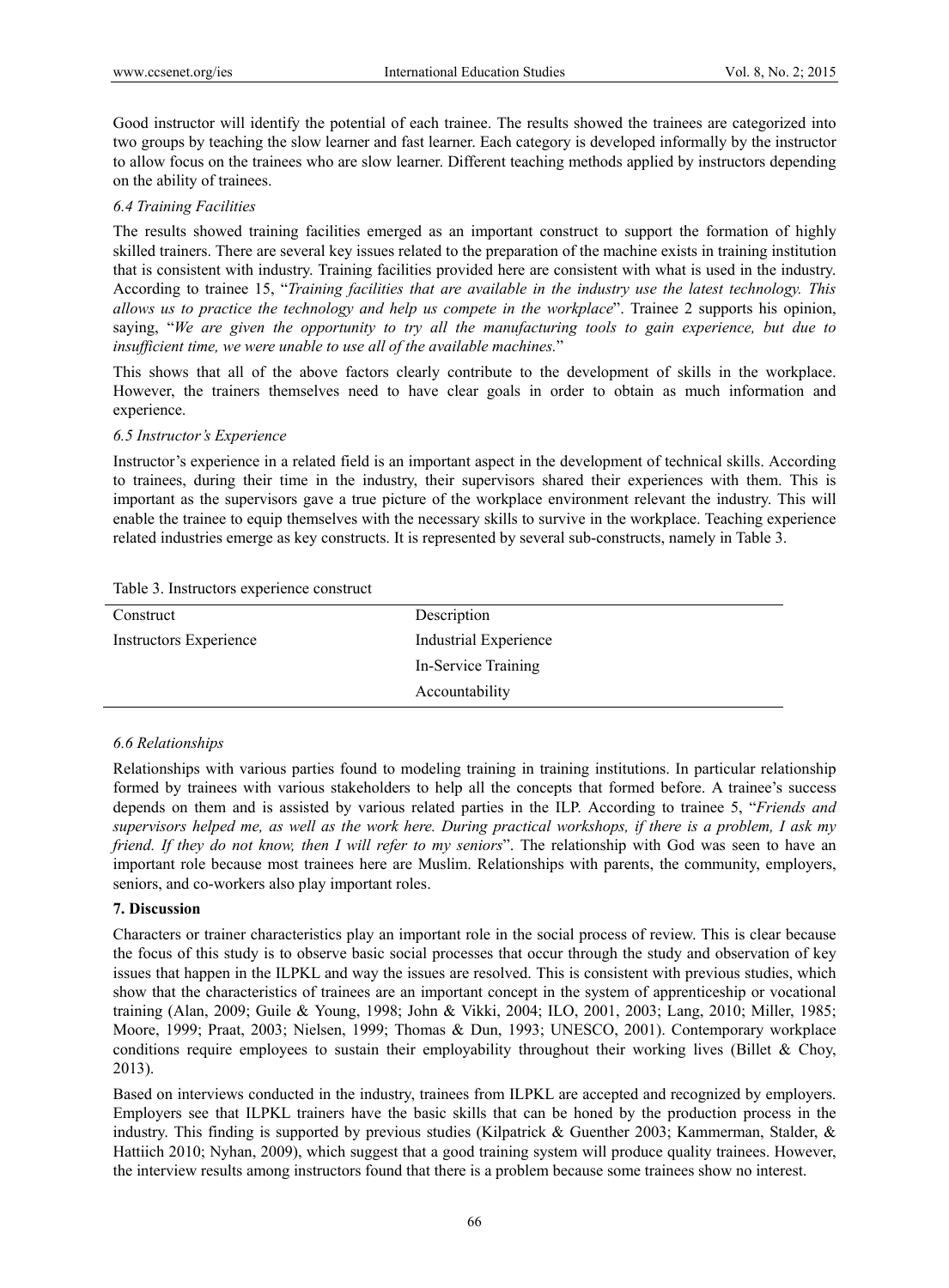An important theme that emerged in this research is the experience of supervisors. The results showed that the sharing of experiences in the industry by teachers and master trainers help students to adapt to the industrial environment. Supervisors always provide in-service training to meet current skills and teaching methods; however, their functions need to be expanded. John and Vikki (2004) and Lang (2010) support this finding as they found that low industry experience sharing and teaching causes inherent problems in the apprenticeship system.

Training facilities include machine facilities, materials, and other teaching equipment while learning support facilities includes resource centers, wireless internet etc. All these facilities are provided in order to ensure that the process of teaching and learning inside and outside the workshop is productive. The results show that the main problem is the maintenance of instructional equipment; many of the machines used in the teaching process are damaged and cannot be fully utilized (Alias, Rahimi, & Ruhizan, 2011; Mohamad & Norhayati, 2011; Hellwig, 2006). As a result, teaching has to be scheduled, shared or done in an ILP le tour ILPKL through a machine.

A diverse array of teaching methods should be adapted to the needs of the industry as well as students' socio-economic differences, levels of thought, culture, and ethnic background. This makes teachers aware of the teaching methods that will be used. Background diversity also affects the quality of trainee instructors and the difference in the ILPKL teaching experience. Different backgrounds lead to different learning styles among trainees. The tendency among trainees to favor psychomotor skills was clearly seen as they see academic subjects as a burden. In this regard, several important aspects need to be addressed by senior management and laboratory management such as providing laboratory facilities at all levels according to the needs of teaching and learning (Lang, 2010; Zunuwanas, Ruhizan, & Nizam, 2010).

Trainees' relationships with others, such as supervisors, involve a significant process of teaching and learning. Findings showed that students from diverse backgrounds have different learning and thinking abilities. Teachers need to accept this fact. If there are trainees who respond relatively slowly during the teaching and learning process, teachers should strive to overcome the problem. The existence of this relationship is important to ensure that students are provided with the help they need. This process requires commitment from the instructors. The findings are consistent with that of Colley et al. (2003), Nor Hayati (2005), Hodkinson (1998) and Khadijah and Hair (2013). Good supervisors play an important role in the teaching process.

#### **8. Conclusions**

This model can be used as a guide by implementing agencies such as skills training and skills development departments and public training institutions to look at the various factors supporting the learning and training process of trainees. The model may help improve the quality of trainers and produce higher quality trainees. This will in turn help the government achieve the needed level of high-skilled workers.

Six factors have been found to contribute towards workplace learning. The quality of trainees is the main issue of employers and industries. Learning happens in various contexts that influence workplace learning according to trainees' priorities. Trainees need to be knowledgeable and become high-skilled workers in order to support Malaysia's goal to become a developed nation and achieve a higher economic status.

#### **References**

- Alias, M. S., Nik, M. R. N. Y., Ruhizan, M. Y. (2011). Penilaian Kemudahan Pembelajaran, Peruntukan Kewangan dan Kursus dalam Perkhidmatan bagi Kursus Pendidikan Islam di Politeknik Malaysia. *Journal of Islamic and Arabic Education*, *3*(1), 123-134.
- Bakar, A. R., & Hanafi, I. (2007). Assessing Employability Skills of Technical-Vocational Students in Malaysia. *Journal of Social Sciences, 3*(4), 202-207.
- Barab, S. A., & Hay, K. E. (2001). Doing science at the elbows of experts: Issues related to the science apprenticeship camp. *Journal of Research in Science Teaching, 38*(1), 70-102.
- Beaufort, A. (2000). Learning the Trade: A Social Apprenticeship Model for Gaining Writing Expertise. *Written Communication*, *17*(2), 185-223. http://dx.doi.org/10.1177/074108830001700200

Bernama. (2013). *Siswazah perlu memenuhi keperluan industri*.

Billett, S. (2006). *Exercising self through working life: Learning, work and identity* (September 2005), 1-18.

Billett, S. (2006a). Work, Subjectivity and Learning. In S. Billett, T. Fenwick, & M. Somerville (Eds.), *Work, Subjectivity and Learning* (pp. 247-265). The Netherlands: Springer.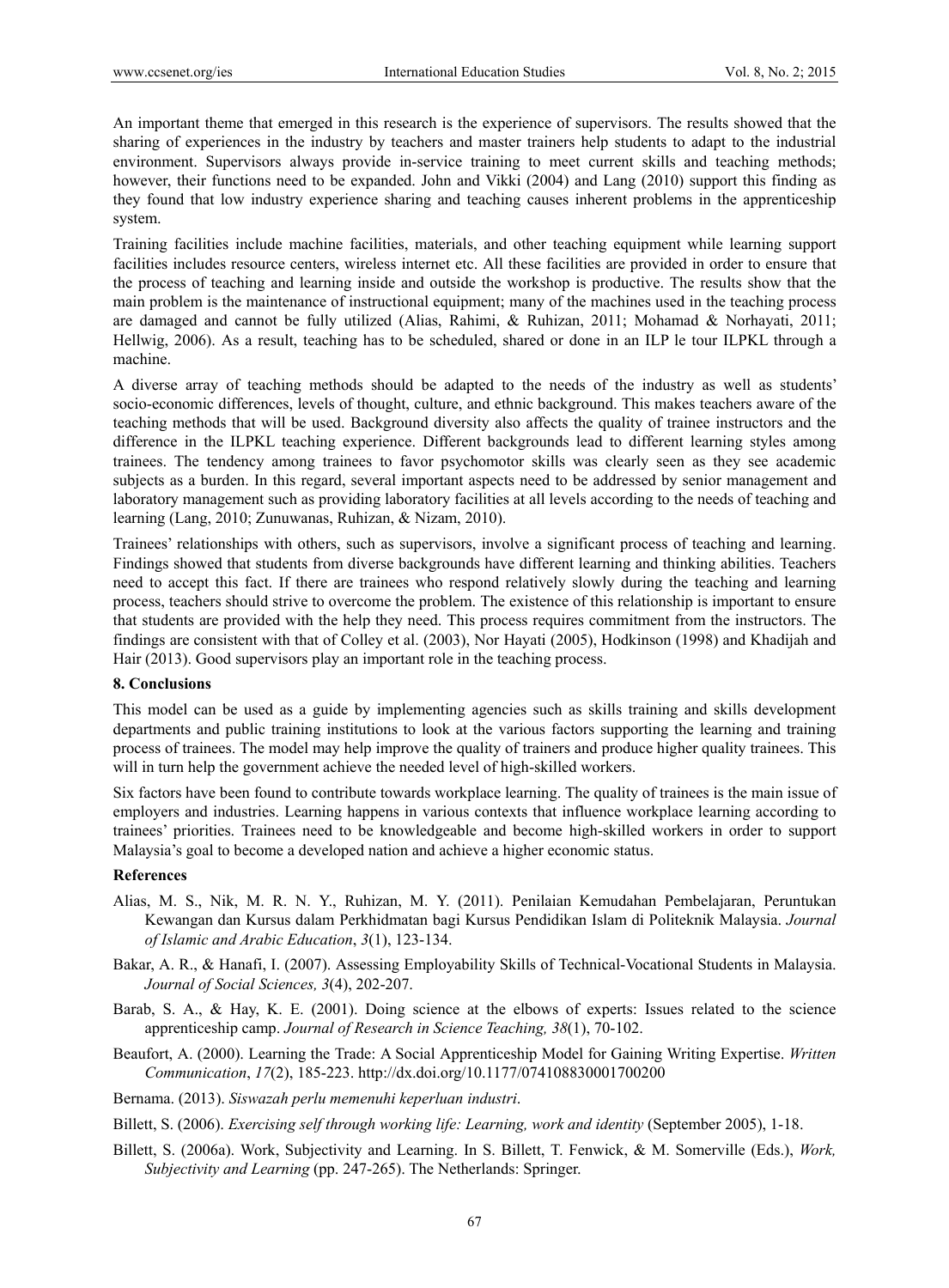- Billett, S. (2010). Lifelong learning and self: work, subjectivity and learning. *Studies in Continuing Education*, *32*(1), 1-16. http://dx.doi.org/10.1080/01580370903534223
- Billett, S., & Choy, S. (2013). Learning through work: Emerging perspectives and new challenges. *Journal of Workplace Learning*, *25*(4), 264-276. http://dx.doi.org/10.1108/13665621311316447
- Brandt, B. L., Farmer Jr., J. A., & Buckmaster, A. (1993). Cognitive apprenticeship approach to helping adults learn. *New Directions for Adult and Continuing Education, 59*, 69-78.
- City and Guilds. (2008). *Skills Development: Attitudes & Perceptions*.
- City and Guilds. (2009). *Apprenticeships: Briefing Note*.
- Colley, H., James, D., Diment, K., & Tedder, M. (2003). Learning as becoming in vocational education and training: Class, gender and the role of vocational habitus. *Journal of Vocational Education & Training*, *55*(4), 471-498.
- Collins, A., Bown, J. S., & Newman, S. E. (1989). Cognitive apprenticeship: Teaching the crafts of reading, writing, and mathematics. In L. B. Resnick (Ed.), *Knowing, Learning, and Instructional Essays in Honor of Robert Glaser*. Hillsdale, NJ: Erlbaum.
- Dreyfus, S. E., & Dreyfus, H. L. (1980). *A Five-Stage Model of the Mental Activities Involved in Directed Skill Acquisition*. University of California, Berkeley. Report.
- Engeström, Y. (1987). *Learning by expanding–An activity-theoretical approach to developmental research*. Helsinki, Finland: Orienta-KonsulititOy.
- Fenwick, T., & Somerville, M. (2006). Subjectivity and Learning: Prospects and Issues. In S. Billett, T. Fenwick, & M. Somerville (Eds.), *Work, Subjectivity and Learning* (pp. 247-265). The Netherlands: Springer.
- Glaser, B. G. (1998). *Doing Grounded Theory: Issues and Discussions*. Ed. Mill Valley, CA: Sociology Press.
- Glaser, B. G. (2004). *Naturalist inquiry and grounded theory*. Mill Valley, CA: Sociology Press.
- Glaser, B. G., & Strauss, A. (1967). *The Discovery of Grounded Theory: Strategies for Qualitative Research Ed*. New York: Aldine Transaction.
- Guile, D., & Young, M. (1998). Apprenticeship as a Conceptual Basis for a Social Theory of Learning. *Journal of Vocational Education & Training, 50*(2), 173-193.
- Hamilton, S. F. (1990). *Apprenticeship for adulthood: Preparing youth for the future*. New York: Free Press.
- Hansman, C. A. (2001). Context-based adult learning. *New Directions for Adult and Continuing Education, 89*, 43-51.
- Hellwig, S. (2006). The competency debate in German VET: an analysis of current reform approaches. *International Journal, 4*(1), 1-17. Retrieved from http://pubs.e-contentmanagement.com/doi/pdf/10.5172/ ijtr.4.1.1
- Hodkinson, P. (1998). Technicism, teachers and teaching quality in vocational education and training Technicism , Teachers and Teaching. *Journal of Vocational Education & Training*, *50*(2), 193-208.
- International Labour Organization (ILO). (2008). *Skill for Improved Productivity, Employment Growth and Development*. Report.
- Kammermann, M., Stalder, B. E., & Hättich, A. (2011). Two-Year Apprenticeships–a Successful Model of Training? *Journal of Vocational Education & Training, 63*(3), 377-396.
- Kementerian Pengajian Tinggi (KPT). (2011). *Pelan Strategik Pembelajaran Sepanjang Hayat 2011-2020*.
- Khadijah, A. R. M. S., & Hair, A. (2013). Image of Technical Education and Vocational Training From The Perspective of Parents and Teachers. *Journal of Technical Education and Training, 5*(1), 68-88.
- Kilpatrick, S., & Guenther, J. (2003). Succesfull VET partnerships in Australia. *International Journal of Training Research, 1*(1), 23-43.
- Kolb, A. D. (1984). *Experiential learning: Experience as the source of learning and development Ed*. Englewood Cliffs, N.J: Prentice Hall.
- Lang, M. (2010). Can mentoring assist in the school-to-work transition? *Education + Training, 52*(5), 359-367. http://dx.doi.org/10.1108/00400911011058307
- Malaysia. (2010). *Rancangan Malaysia ke-10 (Tenth Malaysia Plan)*. K. Malaysia. Kuala Lumpur, Percetakan